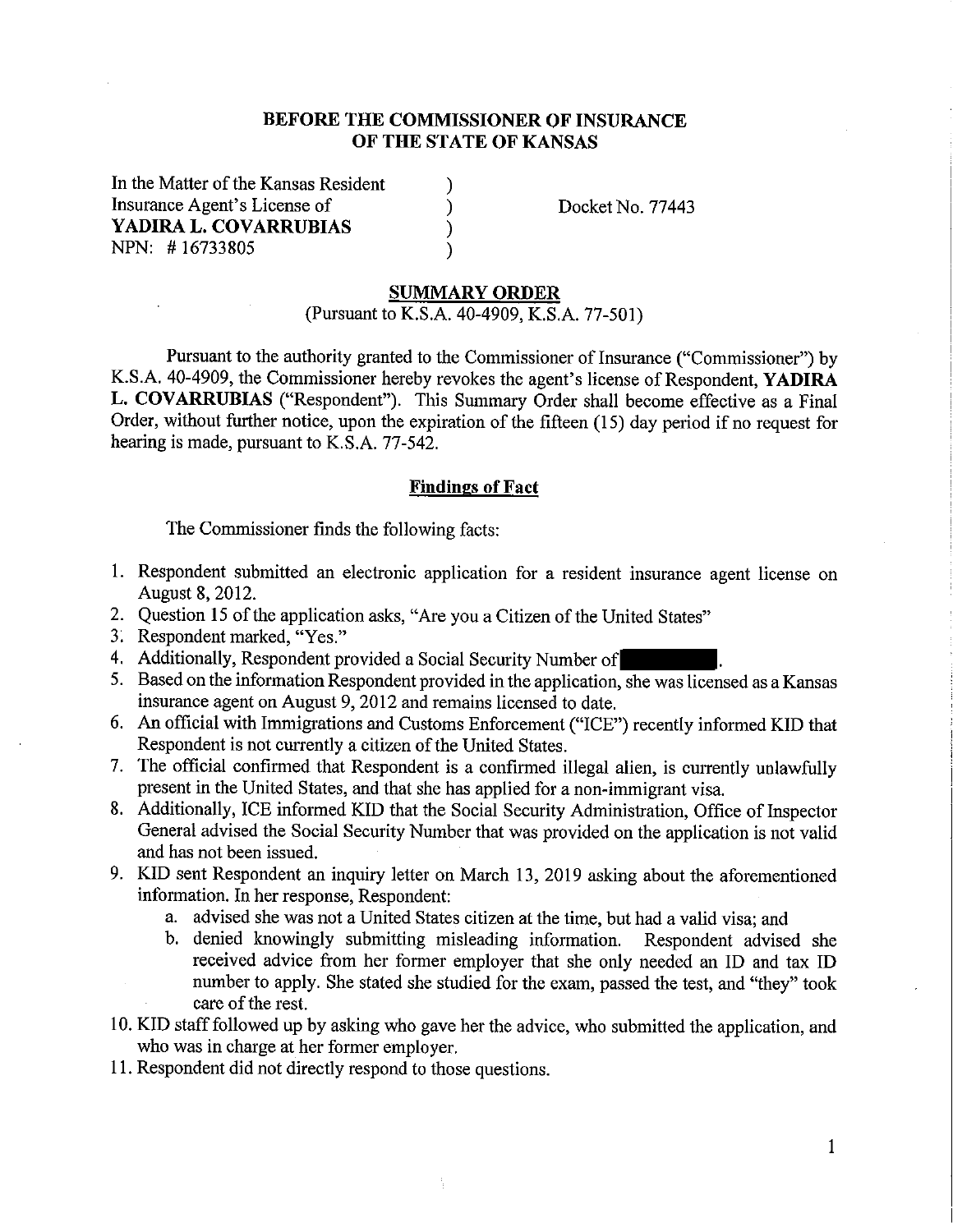### **Applicable Law**

- Pursuant to K.S.A. 40-4909(a), "The commissioner may deny, suspend, revoke or refuse renewal of any license issued under this act if the commissioner finds that the applicant or license holder has:
	- o (1) Provided incorrect, misleading, incomplete or untrue information in the license application.
	- o (3) Obtained or attempted to obtain a license under this act through misrepresentation or fraud.
	- o (8) Used any fraudulent, coercive, or dishonest practice, or demonstrated any incompetence, untrustworthiness or financial irresponsibility in the conduct of business in this state or elsewhere." K.S.A. 40-4909(a)

### **Policy Reasons**

- 1. An applicant is ultimately responsible for the information found in their license application.
- 2. It is in the public interest that the license of an agent who provided incorrect, misleading, or untrue information in the original license application be revoked.
- 3. It is in the public interest that the license of an agent who obtained their agent license through misrepresentation or fraud be revoked.

### **Conclusions of Law**

- 1. The Commissioner has jurisdiction over **YADIRA L. COVARRUBIAS** as well as the subject matter of this proceeding, and such proceeding is held in the public interest.
- 2. The Commissioner finds that Respondent's Kansas license may be revoked because **YADIRA L. COVARRUBIAS** provided incorrect, misleading, or untrue information in her original license application.
- 3. The Commissioner finds that Respondent's Kansas license may be revoked because **YADIRA L. COVARRUBIAS** obtained her agent license through misrepresentation or fraud.
- 4. The Commissioner finds, pursuant to K.S.A. 40-4909(b ), that the interests of the public are not properly served under Respondent's license.
- 5. Accordingly, the Commissioner concludes that sufficient grounds exist for the revocation of the insurance agent's license of **YADIRA L. COVARRUBIAS,** pursuant to K.S.A. 40- 4909(a) and (b).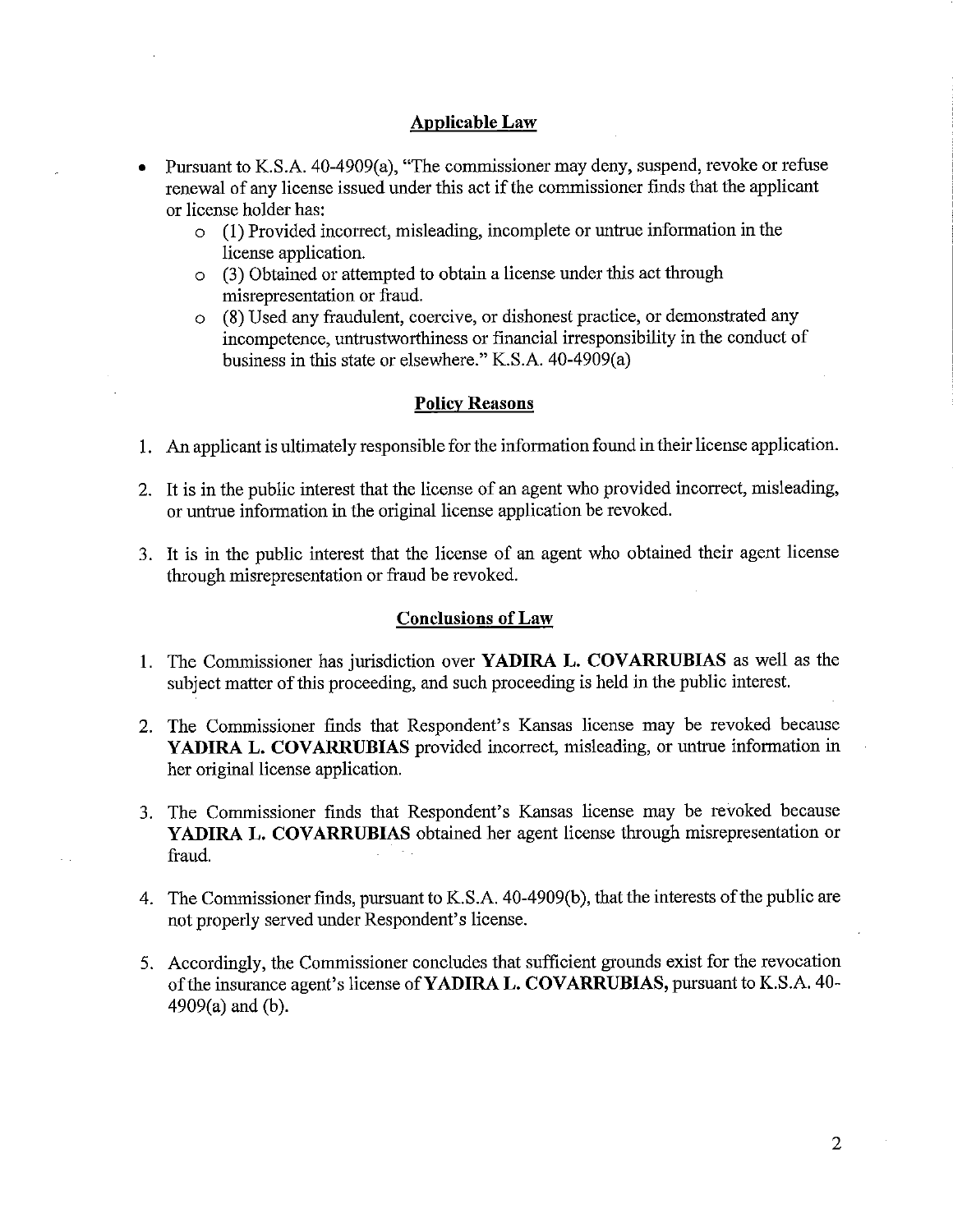## **IT IS THEREFORE ORDERED BY THE COMMISSIONER OF INSURANCE THAT:**

- 1. The Kansas resident Insurance Agent's License of **YADIRA L. COVARRUBIAS** is hereby **REVOKED** the effective date of this Order.
- 2. **IT IS FURTHER ORDERED** that **YADIRA L. COVARRUBIAS** shall **CEASE** and **DESIST** from the sale, solicitation or negotiation of insurance and/or receiving compensation deriving from the sale, solicitation or negotiation of insurance conducted after the effective date of this Order.

IT IS SO ORDERED THIS  $\partial\mathcal{O}^n$  DAY OF Merch **TOPEKA, COUNTY OF SHAWNEE, STATE OF KANSAS. 2019, IN THE CITY OF** 



Vicki Schmidt Commissioner of Insurance

BY:

BY:<br>Custofflot<br>Mustin L. McFarland

General Counsel

# **NOTICE AND OPPORTUNITY FOR HEARING**

**YADIRA L. COVARRUBIAS,** within fifteen (15) days of service of this Summary Order, may file with the Kansas Insurance Department a written request for hearing on this Summary Order, as provided by K.S.A. 77-542. In the event a hearing is requested, such request should be directed to:

> Justin L. McFarland, General Counsel Kansas Insurance Department 420 S.W.  $9<sup>th</sup>$  Street Topeka, Kansas 66612

Any costs incurred as a result of conducting any administrative hearing shall be assessed against the agent/agency who is the subject of the hearing as provided by K.S.A. 40-4909(f). Costs shall include witness fees, mileage allowances, any costs associated with reproduction of documents which become part of the hearing record, and the expense of making a record of the hearing.